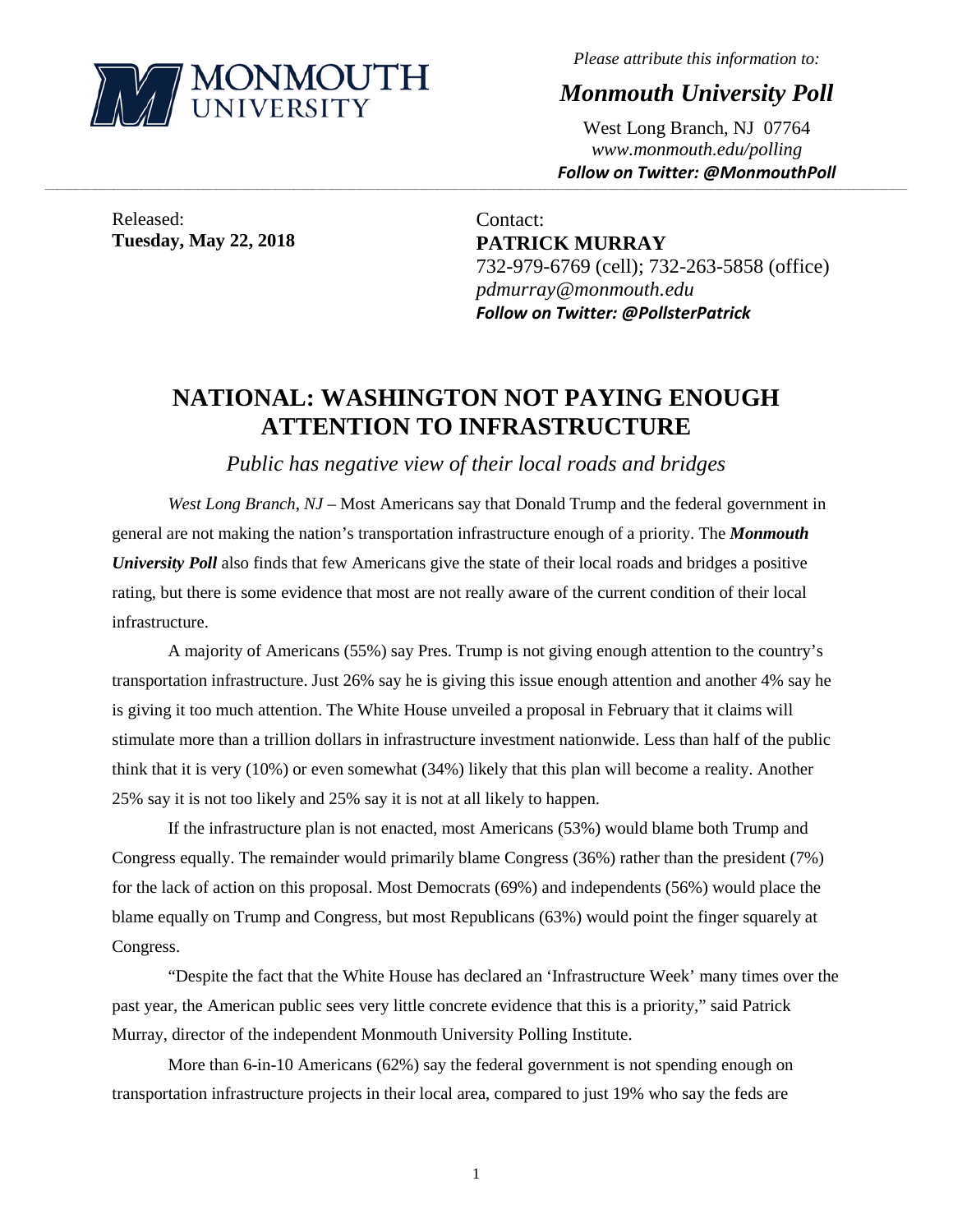spending enough and 9% who say they are spending too much. State governments do not do much better, with 57% saying that their respective state governments are not spending enough on local road and bridge projects, compared with 25% who say they are spending enough and 10% who say they are spending too much.

Americans are divided on whether their local area is getting its fair share of infrastructure resources, with 46% saying it is and 43% saying it is not. Residents who live in the Southwest and Mountain States are the most likely to say their area is getting its fair share of transportation investment (54%) followed by just under half those in both the West Coast (48%) and Southeast (48%) regions of the country. Residents in the Midwest (43%) and Northeast (41%) portions of the United States are somewhat less likely to feel their local area is getting its fair share.

Just under 1-in-5 Americans (18%) say that most of the bridges in their area need urgent repair and another 25% say some of their local bridges need urgent repair. A majority say either just a few (32%) or no local bridges (19%) need urgent repair. Monmouth pollsters also examined public opinion on local infrastructure based on the current conditions of local bridges using county-level data compiled by the [Federal Highway Administration.](https://www.fhwa.dot.gov/bridge/britab.cfm) In counties where fewer than one-third of the bridges are rated as being in "good" condition, a majority of residents say that most (24%) or some (30%) of their local bridges need urgent repair. This concern is less widespread, but only somewhat, in areas where the bridges are in better condition. Among those living in counties where between a third and half of the bridges are rated as being in "good" condition, more than 4-in-10 say that most (18%) or some (25%) of those bridges need urgent repair. In counties where between half and two-thirds of bridges are in "good" condition, just under 4-in-10 of these residents say that most (15%) or some (24%) of their bridges need urgent repair. However, even in counties where more than two-thirds of the bridges are deemed to be in "good" condition, 1-in-3 still say that most (12%) or some (21%) of their local bridges are in urgent need of repair.

Americans are slightly more likely to say that their local roads need urgent repair when compared to how they feel about their bridges. This includes 34% who say most roads in their area urgently need repair, 31% say some of them need repair, 27% say a few of the roads need repair, and just 7% say none of their local roads need urgent repair.

Overall, one-third of the public rate the quality of their local road and bridge infrastructure as excellent (4%) or good (30%), while 41% say it is just fair and 23% say it is poor. Almost half of those who live in the Southwest or Mountain States (48%) rate their local transportation infrastructure positively (excellent or good). This compares to around 1-in-3 residents in other parts of the country, including the West Coast (37%), Southeast (34%), Midwest (32%), and Northeast (28%). There are no significant differences to this opinion based on the FHA rating of bridge conditions in each county.

2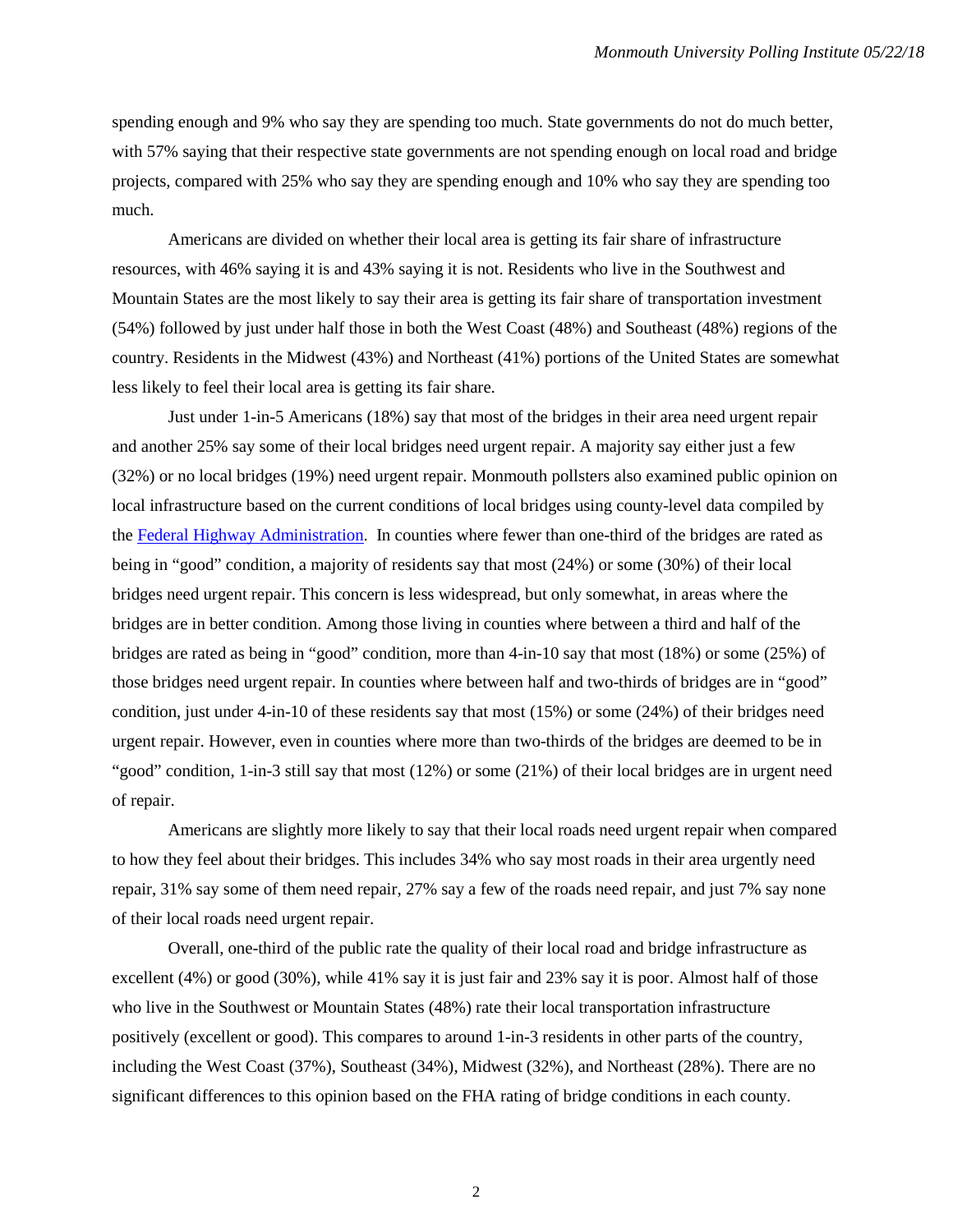Opinion is divided on whether the condition of one's local transportation infrastructure is helping (25%) or hurting (25%) growth in the area's economy. However, nearly half the public (45%) say that the infrastructure situation has no impact on their local economy either way. There are also no significant differences to this opinion based on the FHA rating of bridge conditions in each county.

"One of the more interesting findings here is how little differentiation there is in opinion of infrastructure's impact on the local economy when we use FHA bridge ratings as a proxy for infrastructure quality. Perhaps those who live in better maintained areas simply have higher expectations, or it could be that many Americans are simply unaware of the state of the infrastructure in their own backyard," said Murray.

The *Monmouth University Poll* was conducted by telephone from April 26 to 30, 2018 with 803 adults in the United States. The results in this release have a margin of error of  $+/-3.5$  percentage points. The poll was conducted by the Monmouth University Polling Institute in West Long Branch, NJ.

## **QUESTIONS AND RESULTS**

(\* Some columns may not add to 100% due to rounding.)

## [*Q1-24 previously released.*]

Now I'd like to ask about transportation infrastructure, including roads and bridges. 25. Is the federal government spending the right amount, not enough, or too much on transportation infrastructure projects?

| <b>Right amount</b><br>Not enough<br>Too much<br>(VOL) Don't know<br>(n) | April |
|--------------------------------------------------------------------------|-------|
|                                                                          | 2018  |
|                                                                          | 19%   |
|                                                                          | 62%   |
|                                                                          | 9%    |
|                                                                          | 10%   |
|                                                                          | (803) |

26. Is your state government spending the right amount, not enough, or too much on transportation infrastructure projects?

|                  | April |
|------------------|-------|
|                  | 2018  |
| Right amount     | 25%   |
| Not enough       | 57%   |
| Too much         | 10%   |
| (VOL) Don't know | 7%    |
| (n)              | (803) |

27. When it comes to government funding for transportation infrastructure, do you think your local area is getting its fair share of resources or getting less than its fair share of resources? *[CHOICES WERE ROTATED]*

|                                                  | April |
|--------------------------------------------------|-------|
|                                                  | 2018  |
| Getting its fair share of resources              | 46%   |
| Getting less than its fair share of<br>resources | 43%   |
| (VOL) Getting more than its fair share           | $0\%$ |
| (VOL) Don't know                                 | 10%   |
| (n)                                              |       |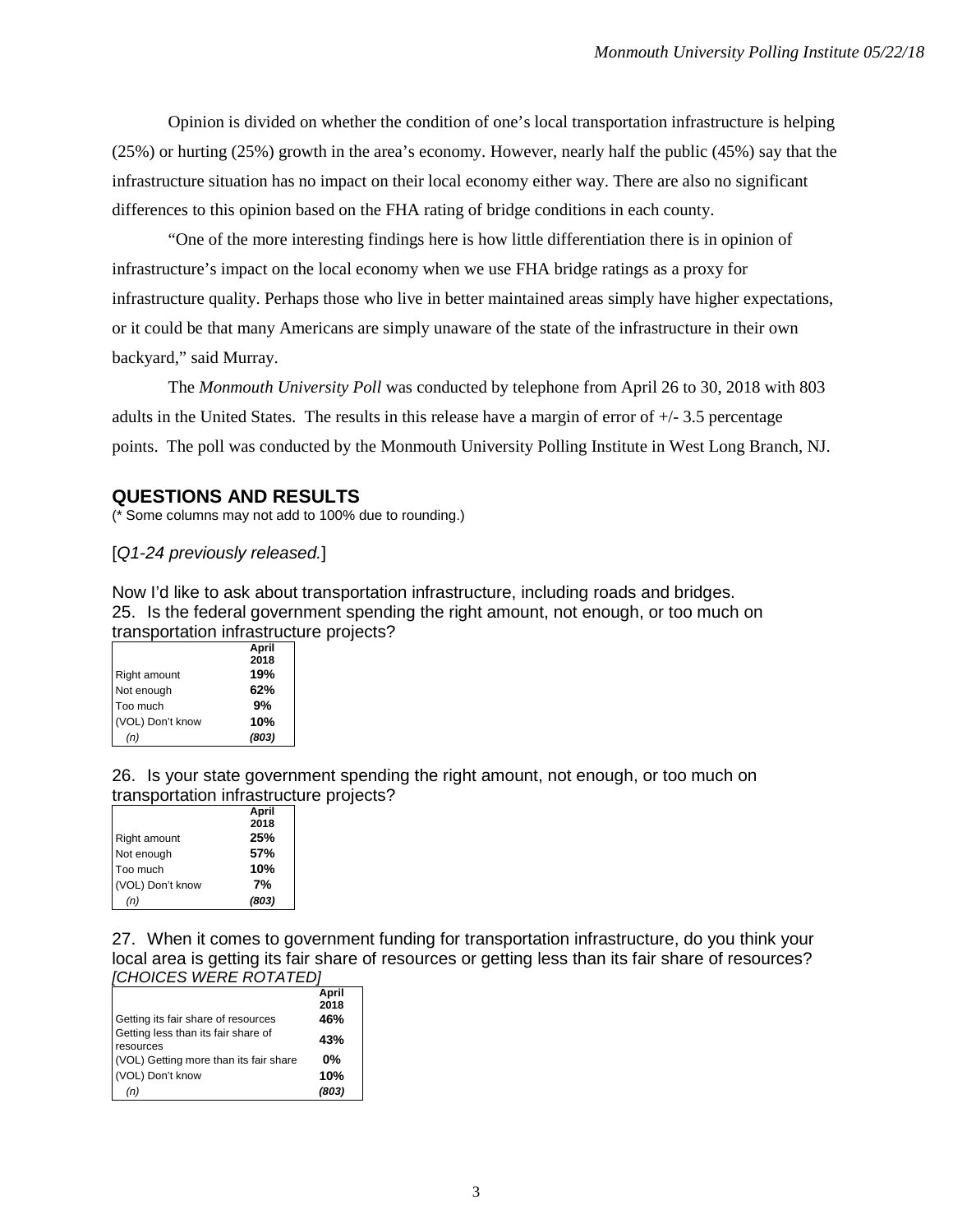28. Would you rate the quality of the transportation infrastructure of roads and bridges in your local area as excellent, good, only fair, or poor?

|                  | April |
|------------------|-------|
|                  | 2018  |
| Excellent        | 4%    |
| Good             | 30%   |
| Only fair        | 41%   |
| Poor             | 23%   |
| (VOL) Don't know | 1%    |
| (n)              | (803) |

29. Would you say the quality of the transportation infrastructure in your area is helping your local economy grow, is holding your local economy back, or is having no impact on your local economy?

|                                   | April |
|-----------------------------------|-------|
|                                   | 2018  |
| Helping local economy grow        | 25%   |
| Holding local economy back        | 25%   |
| Having no impact on local economy | 45%   |
| (VOL) Don't know                  | .5%   |
| (n)                               | (803) |

## [*QUESTIONS 30 and 31 WERE ROTATED*]

30. How many of the roads in your area do you think are in need of urgent repair right now– most of them, some of them, just a few, or none of them?

| April |
|-------|
| 2018  |
| 34%   |
| 31%   |
| 27%   |
| 7%    |
| 1%    |
| (803) |
|       |

31. How many of the bridges in your area do you think are in need of urgent repair right now – most of them, some of them, just a few, or none of them?

|                  | April |
|------------------|-------|
|                  | 2018  |
| Most of them     | 18%   |
| Some of them     | 25%   |
| Just a few       | 32%   |
| None of them     | 19%   |
| (VOL) Don't know | 6%    |
|                  | (803) |

32. Is President Trump giving enough attention to the country's transportation infrastructure, not giving enough attention, or giving too much attention?

|                             | April |
|-----------------------------|-------|
|                             | 2018  |
| Giving enough attention     | 26%   |
| Not giving enough attention | 55%   |
| Giving too much attention   | 4%    |
| (VOL) Don't know            | 15%   |
| (n)                         | (803) |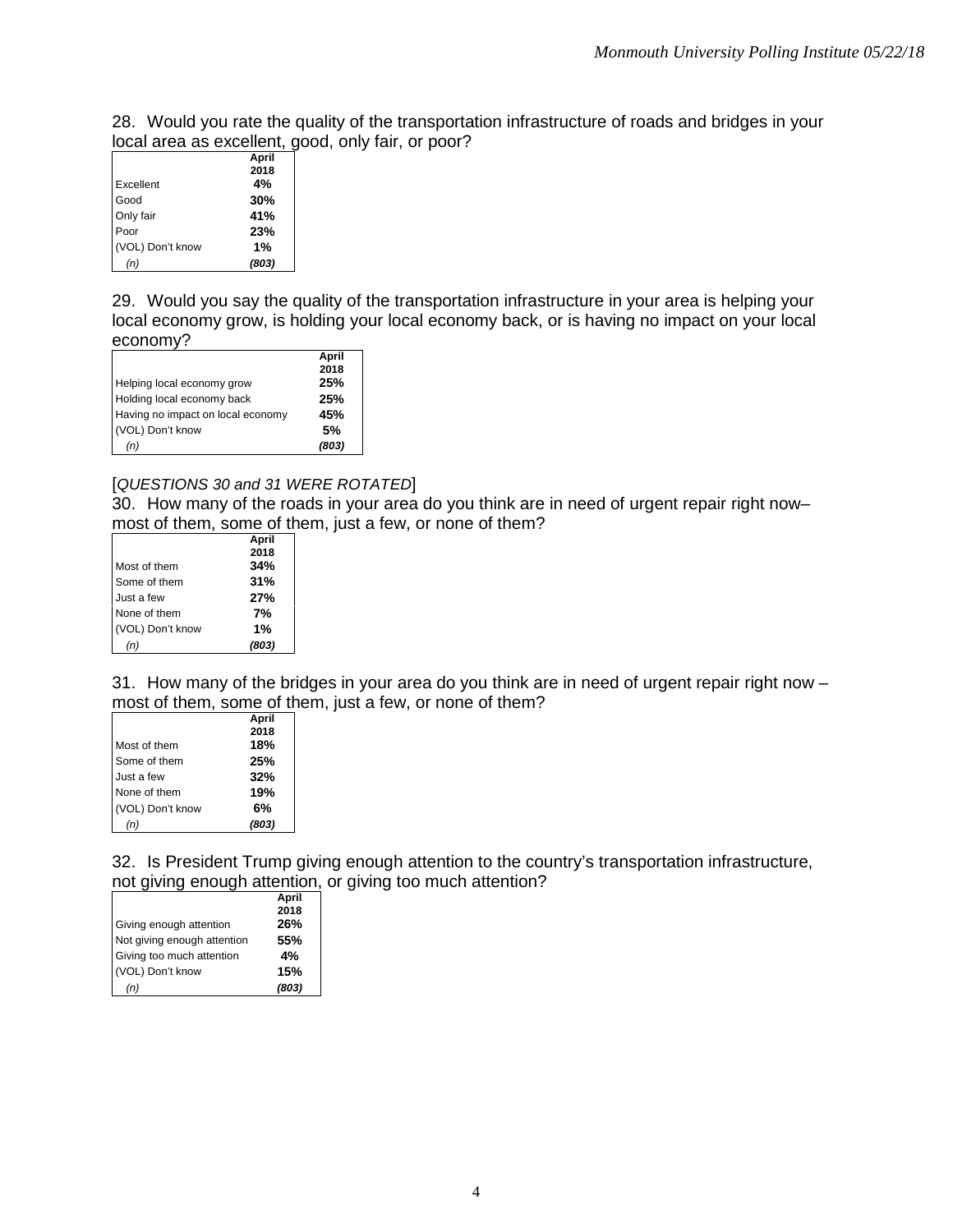33. Earlier this year, President Trump proposed a plan to stimulate more than a trillion dollars in infrastructure investment. How likely is it that such a plan will become a reality – very, somewhat, not too, or not at all likely?

|                   | April |
|-------------------|-------|
|                   | 2018  |
| Very likely       | 10%   |
| Somewhat likely   | 34%   |
| Not too likely    | 25%   |
| Not at all likely | 25%   |
| (VOL) Don't know  | 6%    |
| (n)               | (803) |

34. Who will be more to blame if this infrastructure plan does not become a reality – President Trump or Congress, or both equally?

|                        | April |
|------------------------|-------|
|                        | 2018  |
| <b>President Trump</b> | 7%    |
| Congress               | 36%   |
| Both equally           | 53%   |
| (VOL) Don't know       | 4%    |
|                        | (803) |

### **METHODOLOGY**

The *Monmouth University Poll* was sponsored and conducted by the Monmouth University Polling Institute from April 26 to 30, 2018 with a national random sample of 803 adults age 18 and older, in English. This includes 401 contacted by a live interviewer on a landline telephone and 402 contacted by a live interviewer on a cell phone. Telephone numbers were selected through random digit dialing and landline respondents were selected with a modified Troldahl-Carter youngest adult household screen. Monmouth is responsible for all aspects of the survey design, data weighting and analysis. Final sample is weighted for region, age, education, gender and race based on US Census information. Data collection support provided by Braun Research (field) and SSI (RDD sample). For results based on this sample, one can say with 95% confidence that the error attributable to sampling has a maximum margin of plus or minus 3.5 percentage points (unadjusted for sample design). Sampling error can be larger for subgroups (see table below). In addition to sampling error, one should bear in mind that question wording and practical difficulties in conducting surveys can introduce error or bias into the findings of opinion polls.

| DEMOGRAPHICS (weighted)<br>Self-Reported<br>26% Republican<br>41% Independent |
|-------------------------------------------------------------------------------|
| 33% Democrat                                                                  |
| 49% Male                                                                      |
| 51% Female                                                                    |
| 30% 18-34                                                                     |
| 34% 35-54                                                                     |
| 36% 55+                                                                       |
| 65% White                                                                     |
| 12% Black                                                                     |
| 15% Hispanic                                                                  |
| 8% Asian/Other                                                                |
|                                                                               |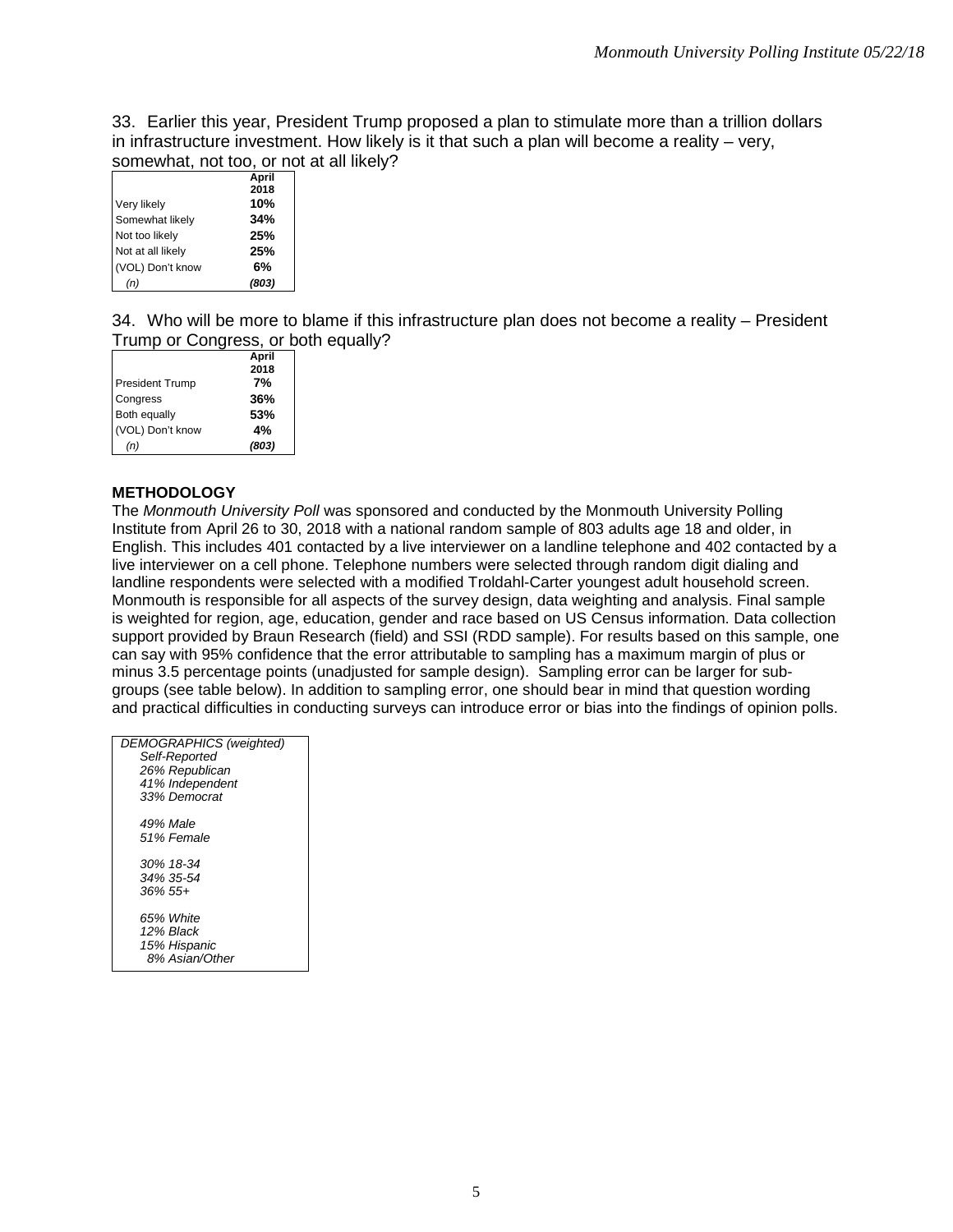| <b>MARGIN OF FRROR</b>  |                    |            |         |
|-------------------------|--------------------|------------|---------|
|                         |                    | unweighted | moe     |
|                         |                    | sample     | $(+/-)$ |
| <b>TOTAL</b>            |                    | 803        | 3.5%    |
| <i>REGISTERED VOTER</i> | Yes                | 681        | 3.8%    |
|                         | No                 | 122        | 8.9%    |
| <b>SELF-REPORTED</b>    | Republican         | 209        | 6.8%    |
| <b>PARTY ID</b>         | Independent        | 319        | 5.5%    |
|                         | Democrat           | 258        | 6.1%    |
| <b>IDEOLOGY</b>         | Liberal            | 183        | 7.3%    |
|                         | Moderate           | 316        | 5.5%    |
|                         | Conservative       | 271        | 6.0%    |
| <b>GFNDFR</b>           | Male               | 400        | 4.9%    |
|                         | Female             | 403        | 4.9%    |
| AGE                     | 18-34              | 194        | 7.0%    |
|                         | 35-54              | 228        | 6.5%    |
|                         | 55+                | 379        | 5.0%    |
| <b>RACE</b>             | White non-Hispanic | 558        | 4.2%    |
|                         | Other              | 230        | 6.5%    |
| <i>COLLEGE GRADUATE</i> | No degree          | 460        | 4.6%    |
|                         | 4 year degree      | 333        | 5.4%    |
| <b>INCOME</b>           | <\$50K             | 294        | 5.7%    |
|                         | \$50 to $<$ 100K   | 234        | 6.4%    |
|                         | \$100K+            | 208        | 6.8%    |
| 2016 VOTE BY            | Trump 10+ pts      | 307        | 5.6%    |
| COUNTY                  | Swing <10pts       | 162        | 7.7%    |
|                         | Clinton $10+pts$   | 334        | 5.4%    |

**###**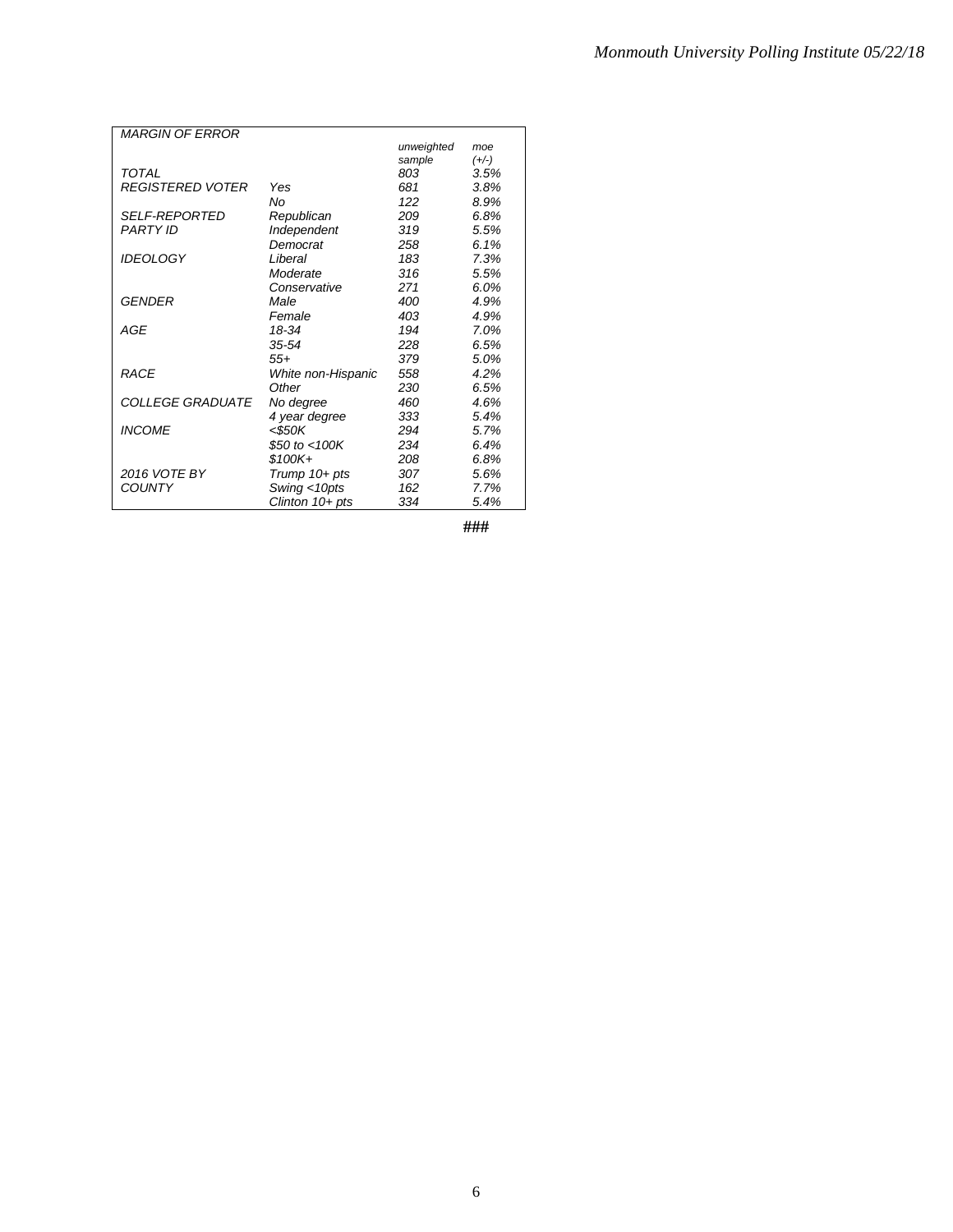| Monmouth University Poll -- NATIONAL -- 5/22/18 |  |  |  |  |  |
|-------------------------------------------------|--|--|--|--|--|
|-------------------------------------------------|--|--|--|--|--|

|                                                                                                                         |                 | <b>TOTAL</b> |     | REGISTERED TO VOTE |     | PARTY ID |     |     | POLITICAL IDEOLOGY |     |      |  |
|-------------------------------------------------------------------------------------------------------------------------|-----------------|--------------|-----|--------------------|-----|----------|-----|-----|--------------------|-----|------|--|
|                                                                                                                         |                 |              | Yes | No                 | Rep | Ind      | Dem | Lib | Mod                | Con | Male |  |
| 25. Is the federal government<br>Right amount<br>spending the right amount, not<br>Not enough<br>enough, or too much on |                 | 19%          | 19% | 18%                | 20% | 19%      | 19% | 14% | 20%                | 20% | 17%  |  |
|                                                                                                                         |                 | 62%          | 63% | 56%                | 62% | 59%      | 67% | 68% | 65%                | 56% | 65%  |  |
| transportation infrastructure                                                                                           | Too much        | 9%           | 9%  | 12%                | 7%  | 12%      | 8%  | 12% | 6%                 | 12% | 9%   |  |
| projects?                                                                                                               | [VOL] Dont Know | 10%          | 9%  | 14%                | 12% | 10%      | 7%  | 6%  | 9%                 | 11% | 9%   |  |

|                                                          |                 | <b>GENDER</b> | AGE 3-WAY |       |       |           | <b>COLLEGE GRAD</b> | <b>WHITE</b>   | <b>INCOME</b>   |        |
|----------------------------------------------------------|-----------------|---------------|-----------|-------|-------|-----------|---------------------|----------------|-----------------|--------|
|                                                          |                 | Female        | 18-34     | 35-54 | $55+$ | No degree | 4 yr degree         | White non-Hisp | Hsp-Blk-Asn-Oth | <\$50K |
| 25. Is the federal government                            | Right amount    | 20%           | 24%       | 18%   | 16%   | 21%       | 15%                 | 18%            | 21%             | 20%    |
| spending the right amount, not<br>enough, or too much on | Not enough      | 59%           | 54%       | 63%   | 69%   | 60%       | 66%                 | 65%            | 56%             | 59%    |
| transportation infrastructure                            | Too much        | 9%            | 11%       | 10%   | 6%    | 11%       | 6%                  | 7%             | 13%             | 11%    |
| projects?                                                | [VOL] Dont Know | 11%           | 11%       | 9%    | 9%    | 8%        | 14%                 | 10%            | 10%             | 9%     |

|                                                                                           |              | <b>INCOME</b> |           | 2016 MARGIN by COUNTY |              |                |  |  |
|-------------------------------------------------------------------------------------------|--------------|---------------|-----------|-----------------------|--------------|----------------|--|--|
|                                                                                           |              | \$50-100K     | $$100K +$ | Trump 10+pts          | Swing <10pts | Clinton 10+pts |  |  |
| 25. Is the federal government<br>spending the right amount, not<br>enough, or too much on | Right amount | 20%           | 17%       | 20%                   | 18%          | 18%            |  |  |
|                                                                                           | Not enough   | 68%           | 66%       | 60%                   | 61%          | 65%            |  |  |
| transportation infrastructure                                                             | Too much     | 7%            | 7%        | 8%                    | 8%           | 11%            |  |  |
| projects?<br>[VOL] Dont Know                                                              |              | 6%            | 11%       | 12%                   | 13%          | 7%             |  |  |

|                                                                                          |                 | TOTAL | REGISTERED TO VOTE |           | PARTY ID |     |     | POLITICAL IDEOLOGY | <b>GENDER</b> |     |      |
|------------------------------------------------------------------------------------------|-----------------|-------|--------------------|-----------|----------|-----|-----|--------------------|---------------|-----|------|
|                                                                                          |                 |       | Yes                | <b>No</b> | Rep      | Ind | Dem | ∟ib                | Mod           | Con | Male |
| 26. Is your state government<br>spending the right amount, not<br>enough, or too much on | Right amount    | 25%   | 26%                | 25%       | 22%      | 27% | 27% | 25%                | 27%           | 26% | 27%  |
|                                                                                          | Not enough      | 57%   | 59%                | 48%       | 61%      | 53% | 60% | 57%                | 59%           | 56% | 57%  |
| transportation infrastructure                                                            | Too much        | 10%   | 9%                 | 12%       | 8%       | 12% | 8%  | 14%                | 7%            | 11% | 8%   |
| projects?                                                                                | [VOL] Dont Know | 7%    | 6%                 | 15%       | 9%       | 7%  | 4%  | 3%                 | 8%            | 7%  | 8%   |

|                                                          |                 | <b>GENDER</b> | AGE 3-WAY |       |       |           | <b>COLLEGE GRAD</b> | <b>WHITE</b>   | <b>INCOME</b>   |           |
|----------------------------------------------------------|-----------------|---------------|-----------|-------|-------|-----------|---------------------|----------------|-----------------|-----------|
|                                                          |                 | Female        | 18-34     | 35-54 | $55+$ | No degree | 4 yr degree         | White non-Hisp | Hsp-Blk-Asn-Oth | $<$ \$50K |
| 26. Is your state government                             | Right amount    | 24%           | 28%       | 28%   | 20%   | 26%       | 26%                 | 26%            | 25%             | 27%       |
| spending the right amount, not<br>enough, or too much on | Not enough      | 58%           | 55%       | 55%   | 62%   | 56%       | 59%                 | 59%            | 53%             | 55%       |
| transportation infrastructure<br>projects?               | Too much        | 11%           | 12%       | 10%   | 8%    | 11%       | 7%                  | 8%             | 13%             | 12%       |
|                                                          | [VOL] Dont Know | 7%            | 5%        | 7%    | 10%   | 7%        | 7%                  | 7%             | 8%              | 6%        |

|                                                                                          |              | <b>INCOME</b> |           | 2016 MARGIN by COUNTY |              |                |  |  |
|------------------------------------------------------------------------------------------|--------------|---------------|-----------|-----------------------|--------------|----------------|--|--|
|                                                                                          |              | \$50-100K     | $$100K +$ | Trump 10+pts          | Swing <10pts | Clinton 10+pts |  |  |
| 26. Is your state government<br>spending the right amount, not<br>enough, or too much on | Right amount | 21%           | 28%       | 25%                   | 22%          | 27%            |  |  |
|                                                                                          | Not enough   | 68%           | 57%       | 58%                   | 56%          | 57%            |  |  |
| transportation infrastructure<br>projects?                                               | Too much     | 7%            | 7%        | 10%                   | 7%           | 11%            |  |  |
| [VOL] Dont Know                                                                          |              | 4%            | 7%        | 6%                    | 14%          | 5%             |  |  |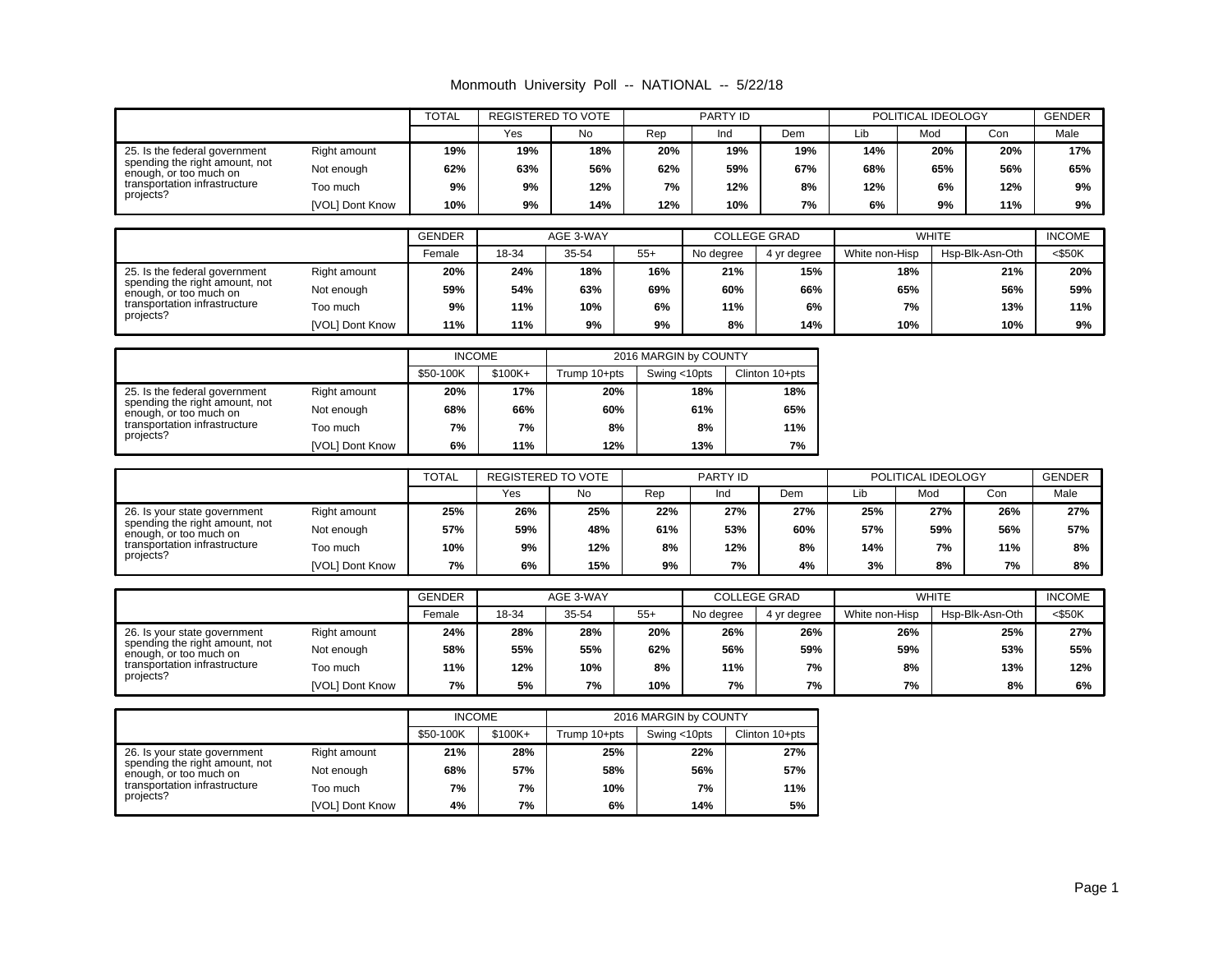| Monmouth University Poll -- NATIONAL -- 5/22/18 |  |  |  |  |  |
|-------------------------------------------------|--|--|--|--|--|
|-------------------------------------------------|--|--|--|--|--|

|                                                                                                                                                                                                    |                                     | <b>TOTAL</b> | REGISTERED TO VOTE |           | PARTY ID |     |     | POLITICAL IDEOLOGY |     |       |
|----------------------------------------------------------------------------------------------------------------------------------------------------------------------------------------------------|-------------------------------------|--------------|--------------------|-----------|----------|-----|-----|--------------------|-----|-------|
|                                                                                                                                                                                                    |                                     |              | Yes                | <b>No</b> | Rep      | Ind | Dem | Lib                | Mod | Con   |
| 27. When it comes to government                                                                                                                                                                    | Getting its fair share of resources | 46%          | 47%                | 44%       | 50%      | 49% | 42% | 45%                | 47% | 48%   |
| funding for transportation<br>infrastructure, do you think your<br>resources<br>local area is getting its fair share<br>of resources or getting less than<br>its fair share of resources?<br>share | Getting less than its fair share of | 43%          | 43%                | 42%       | 39%      | 40% | 49% | 46%                | 43% | 41%   |
|                                                                                                                                                                                                    | (VOL) Getting more than its fair    | 0%           | 1%                 | 0%        | 1%       | 0%  | 0%  | 1%                 | 0%  | $1\%$ |
|                                                                                                                                                                                                    | [VOL] Dont Know                     | 10%          | 10%                | 14%       | 10%      | 10% | 8%  | 8%                 | 9%  | 11%   |

|                                                                                                                                                                              |                                                  | <b>GENDER</b> |        |       | AGE 3-WAY |       | <b>COLLEGE GRAD</b> | <b>WHITE</b> |                |
|------------------------------------------------------------------------------------------------------------------------------------------------------------------------------|--------------------------------------------------|---------------|--------|-------|-----------|-------|---------------------|--------------|----------------|
|                                                                                                                                                                              |                                                  | Male          | Female | 18-34 | 35-54     | $55+$ | No degree           | 4 yr degree  | White non-Hisp |
| 27. When it comes to government                                                                                                                                              | Getting its fair share of resources              | 51%           | 42%    | 53%   | 48%       | 40%   | 46%                 | 48%          | 47%            |
| funding for transportation<br>infrastructure, do you think your<br>local area is getting its fair share<br>of resources or getting less than<br>its fair share of resources? | Getting less than its fair share of<br>resources | 38%           | 47%    | 41%   | 41%       | 46%   | 45%                 | 38%          | 41%            |
|                                                                                                                                                                              | (VOL) Getting more than its fair<br>share        | 0%            | 1%     | $0\%$ | 0%        | 1%    | 0%                  | $1\%$        | 1%             |
|                                                                                                                                                                              | [VOL] Dont Know                                  | 10%           | 10%    | 5%    | 11%       | 13%   | 8%                  | 14%          | 12%            |

|                                                                                                                                                                              |                                                  | <b>WHITE</b>    |           | <b>INCOME</b> |           | 2016 MARGIN by COUNTY |              |                |  |
|------------------------------------------------------------------------------------------------------------------------------------------------------------------------------|--------------------------------------------------|-----------------|-----------|---------------|-----------|-----------------------|--------------|----------------|--|
|                                                                                                                                                                              |                                                  | Hsp-Blk-Asn-Oth | $<$ \$50K | \$50-100K     | $$100K +$ | Trump 10+pts          | Swing <10pts | Clinton 10+pts |  |
| 27. When it comes to government                                                                                                                                              | Getting its fair share of resources              | 46%             | 46%       | 49%           | 47%       | 45%                   | 48%          | 47%            |  |
| funding for transportation<br>infrastructure, do you think your<br>local area is getting its fair share<br>of resources or getting less than<br>its fair share of resources? | Getting less than its fair share of<br>resources | 47%             | 45%       | 45%           | 40%       | 45%                   | 38%          | 44%            |  |
|                                                                                                                                                                              | (VOL) Getting more than its fair<br>share        | 0%              | 1%        | 0%            | 0%        | $1\%$                 | 0%           | 0%             |  |
|                                                                                                                                                                              | [VOL] Dont Know                                  | 7%              | 9%        | 6%            | 13%       | 9%                    | 13%          | 9%             |  |

|                                                                                                                        |                 | <b>TOTAL</b> | <b>REGISTERED TO VOTE</b> |           | PARTY ID |     |       | POLITICAL IDEOLOGY | <b>GENDER</b> |     |      |
|------------------------------------------------------------------------------------------------------------------------|-----------------|--------------|---------------------------|-----------|----------|-----|-------|--------------------|---------------|-----|------|
|                                                                                                                        |                 |              | Yes                       | <b>No</b> | Rep      | Ind | Dem   | Lib                | Mod           | Con | Male |
| 28. Would you rate the quality of                                                                                      | Excellent       | 4%           | 4%                        | 7%        | 6%       | 3%  | 5%    | 4%                 | 2%            | 7%  | 4%   |
| the transportation infrastructure of<br>Good<br>roads and bridges in your local<br>area as excellent, good, only fair, |                 | 30%          | 31%                       | 25%       | 34%      | 33% | 26%   | 29%                | 33%           | 29% | 31%  |
|                                                                                                                        | Only fair       | 41%          | 41%                       | 44%       | 39%      | 41% | 43%   | 43%                | 41%           | 41% | 41%  |
| or poor?                                                                                                               | Poor            | 23%          | 24%                       | 20%       | 20%      | 23% | 25%   | 23%                | 23%           | 22% | 23%  |
|                                                                                                                        | [VOL] Dont Know | 1%           | $1\%$                     | 3%        | 1%       | 0%  | $1\%$ | $0\%$              | 1%            | 1%  | 1%   |

|                                                                         |                 | <b>GENDER</b> | AGE 3-WAY |       |       |           | <b>COLLEGE GRAD</b> | <b>WHITE</b>   |                 | <b>INCOME</b> |
|-------------------------------------------------------------------------|-----------------|---------------|-----------|-------|-------|-----------|---------------------|----------------|-----------------|---------------|
|                                                                         |                 | Female        | 18-34     | 35-54 | $55+$ | No degree | 4 yr degree         | White non-Hisp | Hsp-Blk-Asn-Oth | $<$ \$50K     |
| 28. Would you rate the quality of                                       | Excellent       | 4%            | 7%        | 3%    | 3%    | 4%        | 4%                  | 3%             | 6%              | 6%            |
| the transportation infrastructure of<br>roads and bridges in your local | Good            | 30%           | 30%       | 31%   | 30%   | 30%       | 33%                 | 33%            | 26%             | 28%           |
| area as excellent, good, only fair,                                     | Only fair       | 41%           | 40%       | 41%   | 42%   | 41%       | 42%                 | 41%            | 41%             | 42%           |
| or poor?                                                                | Poor            | 23%           | 22%       | 24%   | 23%   | 24%       | 20%                 | 22%            | 26%             | 24%           |
|                                                                         | [VOL] Dont Know | 1%            | 0%        | 2%    | 1%    | 1%        | 1%                  | 1%             | 1%              | 1%            |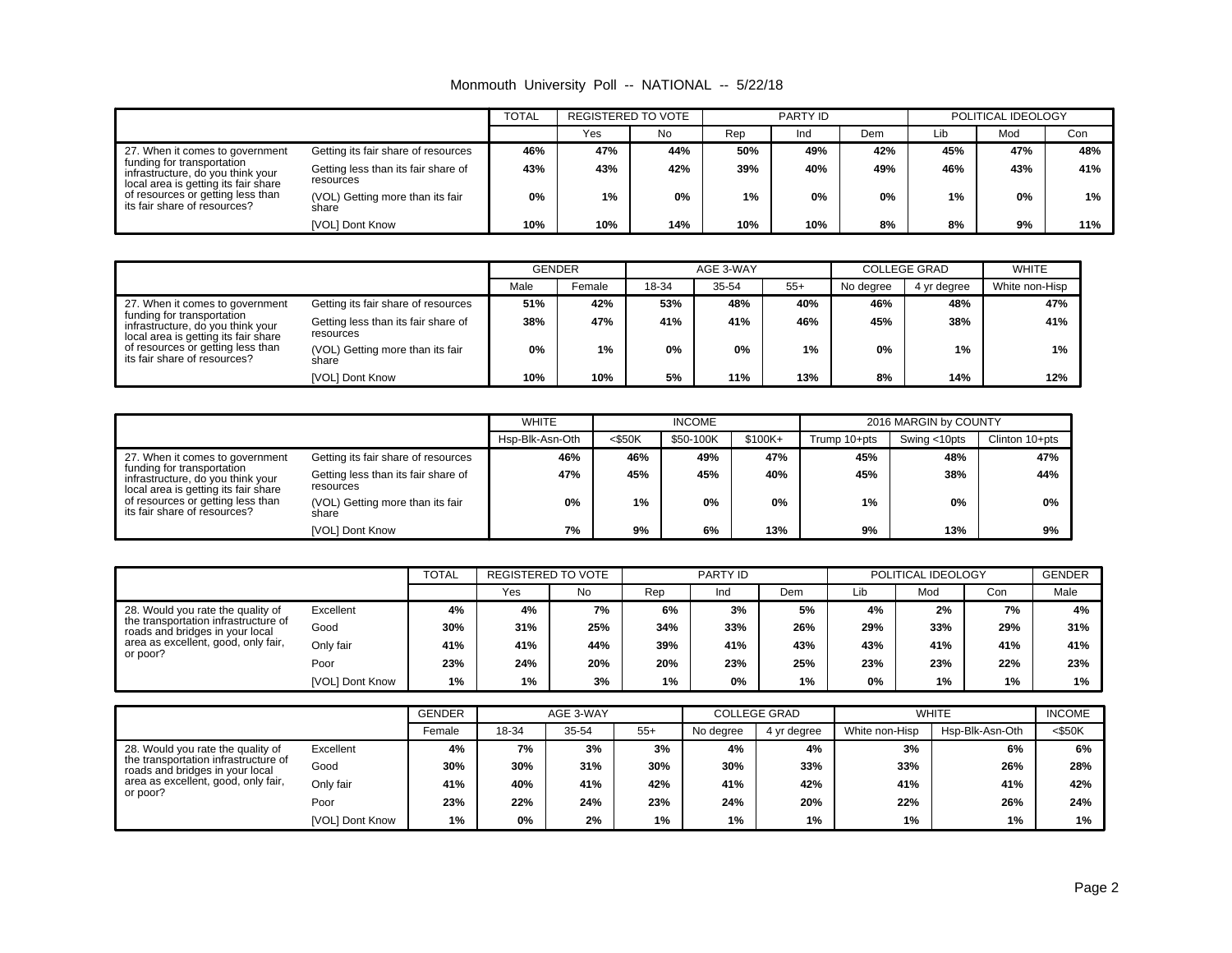#### Monmouth University Poll -- NATIONAL -- 5/22/18

|                                                                                                                            |                        | <b>INCOME</b> |           | 2016 MARGIN by COUNTY |              |                |  |
|----------------------------------------------------------------------------------------------------------------------------|------------------------|---------------|-----------|-----------------------|--------------|----------------|--|
|                                                                                                                            |                        | \$50-100K     | $$100K +$ | Trump 10+pts          | Swing <10pts | Clinton 10+pts |  |
| 28. Would you rate the quality of                                                                                          | Excellent              | 2%            | 4%        | 5%                    | 5%           | 4%             |  |
| the transportation infrastructure of<br>roads and bridges in your local<br>area as excellent, good, only fair,<br>or poor? | Good                   | 30%           | 31%       | 31%                   | 30%          | 30%            |  |
|                                                                                                                            | Only fair              | 41%           | 45%       | 39%                   | 44%          | 42%            |  |
|                                                                                                                            | Poor                   | 27%           | 19%       | 24%                   | 20%          | 24%            |  |
|                                                                                                                            | <b>IVOLI Dont Know</b> | 0%            | $0\%$     | 1%                    | 1%           | 1%             |  |

|                                                                         |                                      | <b>TOTAL</b> | REGISTERED TO VOTE |     |     | PARTY ID |     |     | POLITICAL IDEOLOGY |     |
|-------------------------------------------------------------------------|--------------------------------------|--------------|--------------------|-----|-----|----------|-----|-----|--------------------|-----|
|                                                                         |                                      |              | Yes                | No  | Rep | Ind      | Dem | Lib | Mod                | Con |
| 29. Would you say the quality of                                        | Helping local economy grow           | 25%          | 25%                | 22% | 31% | 24%      | 22% | 21% | 25%                | 27% |
| the transportation infrastructure in<br>your area is helping your local | Holding local economy back           | 25%          | 26%                | 22% | 22% | 26%      | 26% | 29% | 25%                | 23% |
| economy grow, is holding your<br>local economy back, or is having       | Having no impact on local<br>economy | 45%          | 45%                | 47% | 44% | 47%      | 47% | 45% | 45%                | 48% |
| no impact on your local economy?                                        | [VOL] Dont Know                      | 5%           | 4%                 | 9%  | 3%  | 4%       | 5%  | 5%  | 5%                 | 2%  |

|                                                                         |                                      | <b>GENDER</b> |        |       | AGE 3-WAY |       | <b>COLLEGE GRAD</b> | <b>WHITE</b> |                |
|-------------------------------------------------------------------------|--------------------------------------|---------------|--------|-------|-----------|-------|---------------------|--------------|----------------|
|                                                                         |                                      | Male          | Female | 18-34 | 35-54     | $55+$ | No degree           | 4 yr degree  | White non-Hisp |
| 29. Would you say the quality of                                        | Helping local economy grow           | 28%           | 22%    | 25%   | 24%       | 26%   | 24%                 | 26%          | 25%            |
| the transportation infrastructure in<br>your area is helping your local | Holding local economy back           | 27%           | 24%    | 24%   | 32%       | 20%   | 25%                 | 26%          | 26%            |
| economy grow, is holding your<br>local economy back, or is having       | Having no impact on local<br>economy | 42%           | 49%    | 49%   | 40%       | 47%   | 46%                 | 44%          | 45%            |
| no impact on your local economy?                                        | [VOL] Dont Know                      | 4%            | 6%     | 3%    | 5%        | 7%    | 5%                  | 4%           | 4%             |

|                                                                                                       |                                      | <b>WHITE</b>    | <b>INCOME</b> |           |           | 2016 MARGIN by COUNTY |              |                |  |
|-------------------------------------------------------------------------------------------------------|--------------------------------------|-----------------|---------------|-----------|-----------|-----------------------|--------------|----------------|--|
|                                                                                                       |                                      | Hsp-Blk-Asn-Oth | $<$ \$50K     | \$50-100K | $$100K +$ | Trump 10+pts          | Swing <10pts | Clinton 10+pts |  |
| 29. Would you say the quality of                                                                      | Helping local economy grow           | 23%             | 23%           | 25%       | 31%       | 25%                   | 25%          | 25%            |  |
| the transportation infrastructure in<br>your area is helping your local                               | Holding local economy back           | 25%             | 24%           | 25%       | 32%       | 23%                   | 23%          | 28%            |  |
| economy grow, is holding your<br>local economy back, or is having<br>no impact on your local economy? | Having no impact on local<br>economy | 47%             | 49%           | 47%       | 35%       | 46%                   | 47%          | 43%            |  |
|                                                                                                       | [VOL] Dont Know                      | 6%              | 4%            | 3%        | 2%        | 6%                    | 5%           | 4%             |  |

|                                                                                                            |                 | <b>TOTAL</b><br>REGISTERED TO VOTE |     | PARTY ID |       |     | POLITICAL IDEOLOGY | <b>GENDER</b> |     |     |      |
|------------------------------------------------------------------------------------------------------------|-----------------|------------------------------------|-----|----------|-------|-----|--------------------|---------------|-----|-----|------|
|                                                                                                            |                 |                                    | Yes | No       | Rep   | Ind | Dem                | Lib           | Mod | Con | Male |
| 30. How many of the roads in your<br>area do you think are in need of<br>urgent repair right now - most of | Most of them    | 34%                                | 35% | 28%      | 28%   | 33% | 38%                | 31%           | 35% | 33% | 31%  |
|                                                                                                            | Some of them    | 31%                                | 30% | 35%      | 30%   | 30% | 33%                | 33%           | 32% | 30% | 29%  |
| them, some of them, just a few, or<br>none of them?                                                        | Just a few      | 27%                                | 28% | 25%      | 33%   | 28% | 22%                | 27%           | 25% | 29% | 29%  |
|                                                                                                            | None of them    | 7%                                 | 7%  | 7%       | 9%    | 7%  | 6%                 | 7%            | 7%  | 7%  | 9%   |
|                                                                                                            | [VOL] Dont Know | 1%                                 | 1%  | 4%       | $0\%$ | 1%  | 1%                 | 1%            | 0%  | 1%  | 1%   |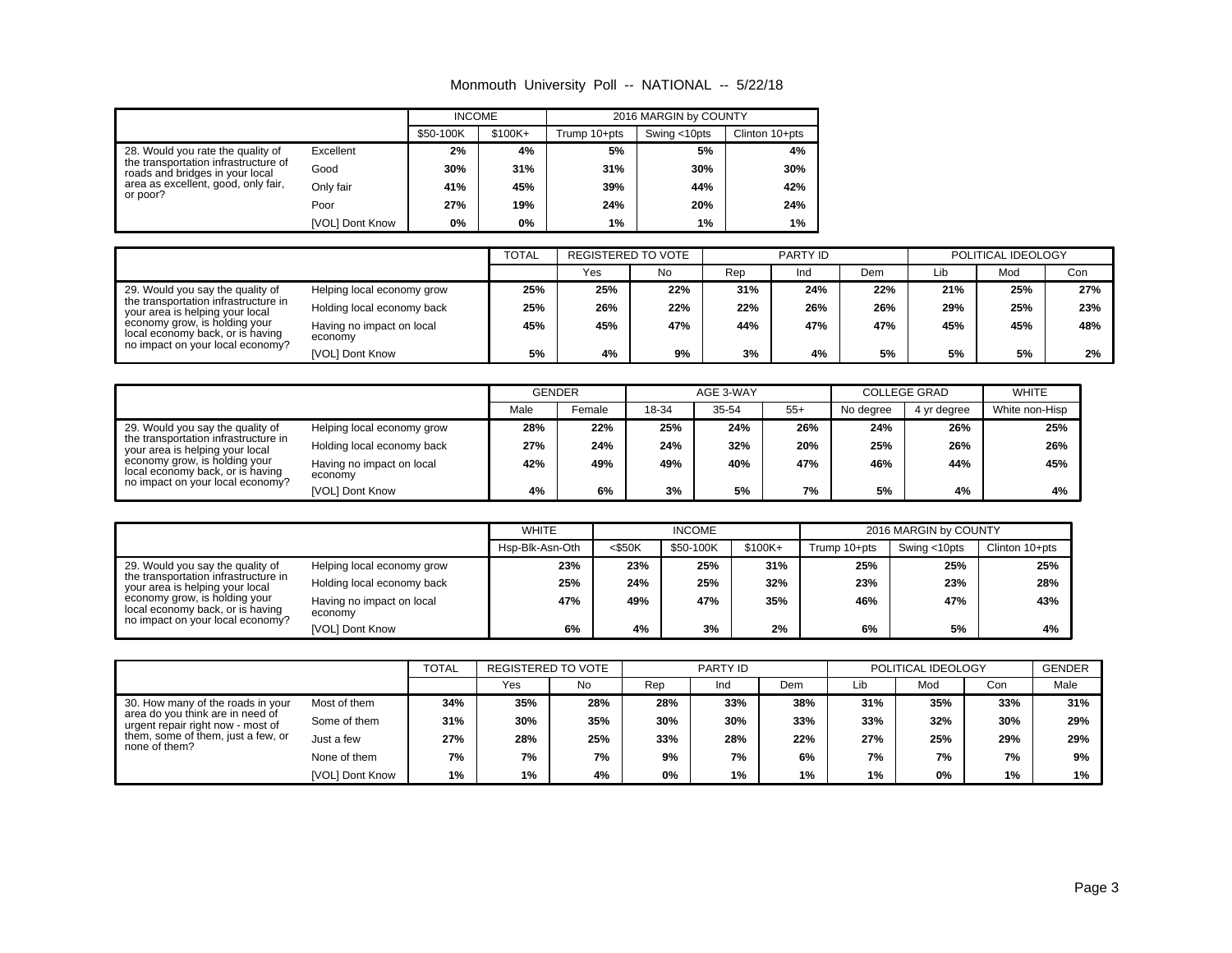|  |  |  | Monmouth University Poll -- NATIONAL -- 5/22/18 |  |  |
|--|--|--|-------------------------------------------------|--|--|
|--|--|--|-------------------------------------------------|--|--|

|                                                                                                            |                        | <b>GENDER</b> | AGE 3-WAY |       |       | <b>COLLEGE GRAD</b> |             | <b>WHITE</b>   |                 | <b>INCOME</b> |
|------------------------------------------------------------------------------------------------------------|------------------------|---------------|-----------|-------|-------|---------------------|-------------|----------------|-----------------|---------------|
|                                                                                                            |                        | Female        | 18-34     | 35-54 | $55+$ | No degree           | 4 yr degree | White non-Hisp | Hsp-Blk-Asn-Oth | $<$ \$50K     |
| 30. How many of the roads in your<br>area do you think are in need of<br>urgent repair right now - most of | Most of them           | 36%           | 28%       | 37%   | 36%   | 36%                 | 28%         | 31%            | 39%             | 39%           |
|                                                                                                            | Some of them           | 32%           | 30%       | 28%   | 33%   | 29%                 | 34%         | 33%            | 27%             | 27%           |
| them, some of them, just a few, or<br>none of them?                                                        | Just a few             | 25%           | 30%       | 26%   | 26%   | 26%                 | 30%         | 30%            | 21%             | 25%           |
|                                                                                                            | None of them           | 6%            | 10%       | 8%    | 3%    | 8%                  | 6%          | 5%             | 12%             | 7%            |
|                                                                                                            | <b>IVOLI Dont Know</b> | 2%            | 1%        | 0%    | 2%    | $1\%$               | 2%          | $1\%$          | 1%              | 1%            |

|                                                                                                                              |                 | <b>INCOME</b> |          | 2016 MARGIN by COUNTY |              |                |  |
|------------------------------------------------------------------------------------------------------------------------------|-----------------|---------------|----------|-----------------------|--------------|----------------|--|
|                                                                                                                              |                 | \$50-100K     | $$100K+$ | Trump 10+pts          | Swing <10pts | Clinton 10+pts |  |
| 30. How many of the roads in your                                                                                            | Most of them    | 32%           | 28%      | 33%                   | 35%          | 34%            |  |
| area do you think are in need of<br>urgent repair right now - most of<br>them, some of them, just a few, or<br>none of them? | Some of them    | 34%           | 34%      | 31%                   | 27%          | 32%            |  |
|                                                                                                                              | Just a few      | 29%           | 30%      | 26%                   | 28%          | 28%            |  |
|                                                                                                                              | None of them    | 4%            | 7%       | 8%                    | 10%          | 5%             |  |
|                                                                                                                              | [VOL] Dont Know | 0%            | 0%       | 1%                    | 1%           | 1%             |  |

|                                                                         |                 | <b>TOTAL</b> | REGISTERED TO VOTE |     | PARTY ID |     |     | POLITICAL IDEOLOGY | <b>GENDER</b> |     |      |
|-------------------------------------------------------------------------|-----------------|--------------|--------------------|-----|----------|-----|-----|--------------------|---------------|-----|------|
|                                                                         |                 |              | Yes                | No  | Rep      | Ind | Dem | Lib                | Mod           | Con | Male |
| 31. How many of the bridges in                                          | Most of them    | 18%          | 19%                | 12% | 13%      | 17% | 23% | 22%                | 16%           | 17% | 16%  |
| your area do you think are in need<br>of urgent repair right now - most | Some of them    | 25%          | 25%                | 27% | 21%      | 29% | 23% | 26%                | 28%           | 22% | 24%  |
| of them, some of them, just a few,<br>or none of them?                  | Just a few      | 32%          | 33%                | 31% | 38%      | 32% | 29% | 27%                | 38%           | 31% | 32%  |
|                                                                         | None of them    | 19%          | 19%                | 21% | 23%      | 16% | 20% | 21%                | 13%           | 23% | 21%  |
|                                                                         | [VOL] Dont Know | 6%           | 5%                 | 8%  | 6%       | 5%  | 5%  | 4%                 | 6%            | 7%  | 6%   |

|                                                                         |                        | <b>GENDER</b><br>AGE 3-WAY |       |       | <b>COLLEGE GRAD</b> |           |             | <b>WHITE</b>   |                 |           |
|-------------------------------------------------------------------------|------------------------|----------------------------|-------|-------|---------------------|-----------|-------------|----------------|-----------------|-----------|
|                                                                         |                        | Female                     | 18-34 | 35-54 | $55+$               | No degree | 4 yr degree | White non-Hisp | Hsp-Blk-Asn-Oth | $<$ \$50K |
| 31. How many of the bridges in                                          | Most of them           | 19%                        | 13%   | 18%   | 22%                 | 18%       | 17%         | 17%            | 19%             | 18%       |
| your area do you think are in need<br>of urgent repair right now - most | Some of them           | 26%                        | 20%   | 23%   | 31%                 | 23%       | 30%         | 27%            | 22%             | 24%       |
| of them, some of them, just a few,<br>or none of them?                  | Just a few             | 32%                        | 35%   | 36%   | 27%                 | 33%       | 32%         | 32%            | 32%             | 30%       |
|                                                                         | None of them           | 17%                        | 28%   | 18%   | 12%                 | 21%       | 14%         | 17%            | 23%             | 22%       |
|                                                                         | <b>IVOLI Dont Know</b> | 6%                         | 4%    | 4%    | 8%                  | 5%        | 7%          | 7%             | 4%              | 6%        |

|                                                                         |                 | <b>INCOME</b> |           |              | 2016 MARGIN by COUNTY |                |  |  |
|-------------------------------------------------------------------------|-----------------|---------------|-----------|--------------|-----------------------|----------------|--|--|
|                                                                         |                 | \$50-100K     | $$100K +$ | Trump 10+pts | Swing <10pts          | Clinton 10+pts |  |  |
| 31. How many of the bridges in                                          | Most of them    | 16%           | 19%       | 17%          | 15%                   | 20%            |  |  |
| your area do you think are in need<br>of urgent repair right now - most | Some of them    | 27%           | 26%       | 26%          | 23%                   | 25%            |  |  |
| of them, some of them, just a few,<br>or none of them?                  | Just a few      | 38%           | 34%       | 34%          | 32%                   | 32%            |  |  |
|                                                                         | None of them    | 18%           | 14%       | 19%          | 23%                   | 17%            |  |  |
|                                                                         | [VOL] Dont Know | 2%            | 7%        | 4%           | 7%                    | 7%             |  |  |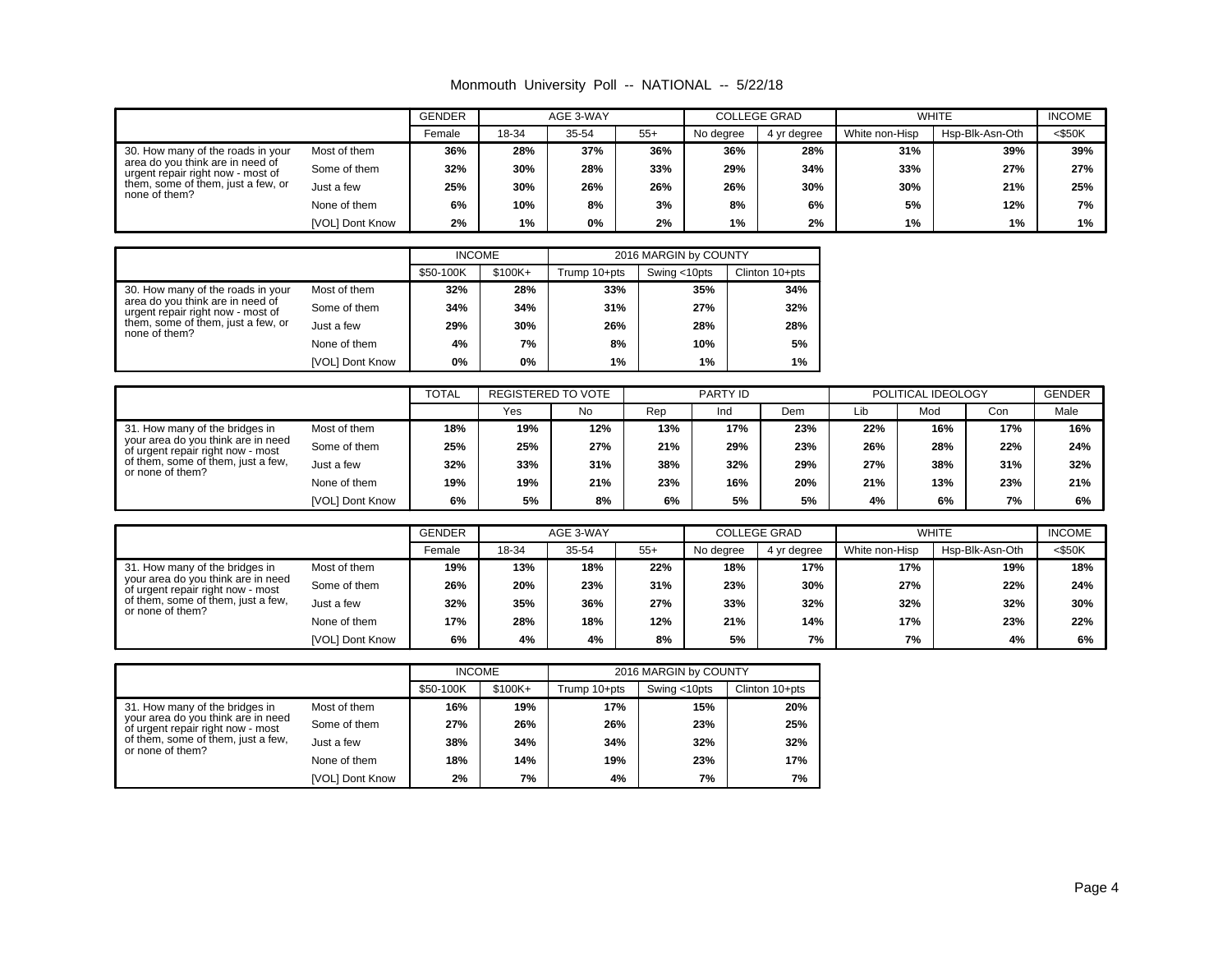| Lib<br>Yes<br><b>No</b><br>Rep<br>Ind<br>Dem<br>Mod<br>26%<br>28%<br>14%<br>47%<br>23%<br>13%<br>12%<br>26%<br>32. Is President Trump giving<br>Giving enough attention<br>enough attention to the countrys<br>55%<br>54%<br>57%<br>56%<br>31%<br>73%<br>72%<br>57%<br>Not giving enough attention<br>transportation infrastructure, not<br>giving enough attention, or giving<br>4%<br>8%<br>3%<br>5%<br>4%<br>3%<br>Giving too much attention<br>4%<br>5%<br>too much attention?<br>22%<br>15%<br>[VOL] Dont Know<br>15%<br>14%<br>19%<br>10%<br>11%<br>14%<br><b>GENDER</b><br>AGE 3-WAY<br><b>COLLEGE GRAD</b><br><b>WHITE</b><br>Male<br>Female<br>18-34<br>35-54<br>$55+$<br>White non-Hisp<br>No degree<br>4 yr degree | Con<br>38%<br>42%<br>4%<br>16% |
|-------------------------------------------------------------------------------------------------------------------------------------------------------------------------------------------------------------------------------------------------------------------------------------------------------------------------------------------------------------------------------------------------------------------------------------------------------------------------------------------------------------------------------------------------------------------------------------------------------------------------------------------------------------------------------------------------------------------------------|--------------------------------|
|                                                                                                                                                                                                                                                                                                                                                                                                                                                                                                                                                                                                                                                                                                                               |                                |
|                                                                                                                                                                                                                                                                                                                                                                                                                                                                                                                                                                                                                                                                                                                               |                                |
|                                                                                                                                                                                                                                                                                                                                                                                                                                                                                                                                                                                                                                                                                                                               |                                |
|                                                                                                                                                                                                                                                                                                                                                                                                                                                                                                                                                                                                                                                                                                                               |                                |
|                                                                                                                                                                                                                                                                                                                                                                                                                                                                                                                                                                                                                                                                                                                               |                                |
|                                                                                                                                                                                                                                                                                                                                                                                                                                                                                                                                                                                                                                                                                                                               |                                |
|                                                                                                                                                                                                                                                                                                                                                                                                                                                                                                                                                                                                                                                                                                                               |                                |
|                                                                                                                                                                                                                                                                                                                                                                                                                                                                                                                                                                                                                                                                                                                               |                                |
| 29%<br>25%<br>26%<br>32. Is President Trump giving<br>Giving enough attention<br>28%<br>23%<br>23%<br>24%<br>enough attention to the countrys                                                                                                                                                                                                                                                                                                                                                                                                                                                                                                                                                                                 | 27%                            |
| 53%<br>57%<br>59%<br>50%<br>56%<br>54%<br>58%<br>Not giving enough attention<br>transportation infrastructure, not                                                                                                                                                                                                                                                                                                                                                                                                                                                                                                                                                                                                            | 53%                            |
| giving enough attention, or giving<br>5%<br>3%<br>4%<br>5%<br>2%<br>Giving too much attention<br>4%<br>6%<br>too much attention?                                                                                                                                                                                                                                                                                                                                                                                                                                                                                                                                                                                              | 4%                             |
| 15%<br>17%<br>15%<br>16%<br>[VOL] Dont Know<br>15%<br>12%<br>14%                                                                                                                                                                                                                                                                                                                                                                                                                                                                                                                                                                                                                                                              | 16%                            |
| <b>WHITE</b><br><b>INCOME</b><br>2016 MARGIN by COUNTY                                                                                                                                                                                                                                                                                                                                                                                                                                                                                                                                                                                                                                                                        |                                |
| $<$ \$50K<br>Hsp-Blk-Asn-Oth<br>\$50-100K<br>$$100K+$<br>Trump 10+pts<br>Swing <10pts<br>Clinton 10+pts                                                                                                                                                                                                                                                                                                                                                                                                                                                                                                                                                                                                                       |                                |
| 23%<br>28%<br>29%<br>30%<br>28%<br>32. Is President Trump giving<br>Giving enough attention<br>23%                                                                                                                                                                                                                                                                                                                                                                                                                                                                                                                                                                                                                            | 21%                            |
| enough attention to the countrys<br>58%<br>54%<br>59%<br>54%<br>51%<br>Not giving enough attention<br>48%<br>transportation infrastructure, not                                                                                                                                                                                                                                                                                                                                                                                                                                                                                                                                                                               | 62%                            |
| giving enough attention, or giving<br>Giving too much attention<br>5%<br>2%<br>4%<br>3%<br>4%<br>7%                                                                                                                                                                                                                                                                                                                                                                                                                                                                                                                                                                                                                           | 6%                             |
| too much attention?<br>13%<br>16%<br>12%<br>13%<br>20%<br>[VOL] Dont Know<br>16%                                                                                                                                                                                                                                                                                                                                                                                                                                                                                                                                                                                                                                              | 11%                            |
|                                                                                                                                                                                                                                                                                                                                                                                                                                                                                                                                                                                                                                                                                                                               |                                |
| <b>TOTAL</b><br><b>REGISTERED TO VOTE</b><br>PARTY ID<br>POLITICAL IDEOLOGY                                                                                                                                                                                                                                                                                                                                                                                                                                                                                                                                                                                                                                                   | <b>GENDER</b>                  |
| Yes<br>Lib<br><b>No</b><br>Rep<br>Ind<br>Dem<br>Mod<br>Con                                                                                                                                                                                                                                                                                                                                                                                                                                                                                                                                                                                                                                                                    | Male                           |
| 7%<br>Very likely<br>11%<br>8%<br>8%<br>8%<br>6%<br>15%<br>33. Earlier this vear. President<br>10%<br>19%                                                                                                                                                                                                                                                                                                                                                                                                                                                                                                                                                                                                                     | 11%                            |
| Trump proposed a plan to<br>Somewhat likely<br>34%<br>34%<br>33%<br>45%<br>37%<br>22%<br>22%<br>38%<br>39%<br>stimulate more than a trillion                                                                                                                                                                                                                                                                                                                                                                                                                                                                                                                                                                                  | 37%                            |
| dollars in infrastructure<br>Not too likely<br>25%<br>27%<br>17%<br>22%<br>25%<br>30%<br>32%<br>27%<br>21%<br>investment. How likely is it that                                                                                                                                                                                                                                                                                                                                                                                                                                                                                                                                                                               | 24%                            |
| such a plan will become a reality -<br>25%<br>24%<br>30%<br>26%<br>36%<br>35%<br>24%<br>Not at all likely<br>9%<br>19%                                                                                                                                                                                                                                                                                                                                                                                                                                                                                                                                                                                                        | 24%                            |
| very, somewhat, not too, or not at<br>5%<br>6%<br>4%<br>11%<br>5%<br>4%<br>2%<br>6%<br>6%<br>[VOL] Dont Know<br>all likely?                                                                                                                                                                                                                                                                                                                                                                                                                                                                                                                                                                                                   | 5%                             |
|                                                                                                                                                                                                                                                                                                                                                                                                                                                                                                                                                                                                                                                                                                                               |                                |
| <b>COLLEGE GRAD</b><br><b>WHITE</b><br><b>GENDER</b><br>AGE 3-WAY                                                                                                                                                                                                                                                                                                                                                                                                                                                                                                                                                                                                                                                             | <b>INCOME</b>                  |
| 18-34<br>35-54<br>White non-Hisp<br>Female<br>$55+$<br>Hsp-Blk-Asn-Oth<br>No degree<br>4 yr degree                                                                                                                                                                                                                                                                                                                                                                                                                                                                                                                                                                                                                            | $<$ \$50K                      |
| Very likely<br>12%<br>6%<br>10%<br>33. Earlier this year, President<br>10%<br>8%<br>13%<br>10%<br>Trump proposed a plan to                                                                                                                                                                                                                                                                                                                                                                                                                                                                                                                                                                                                    | 9%<br>12%                      |
| 35%<br>33%<br>34%<br>35%<br>31%<br>35%<br>32%<br>Somewhat likely<br>31%<br>stimulate more than a trillion                                                                                                                                                                                                                                                                                                                                                                                                                                                                                                                                                                                                                     | 34%                            |
| dollars in infrastructure<br>23%<br>30%<br>Not too likely<br>26%<br>27%<br>28%<br>21%<br>28%<br>20%<br>investment. How likely is it that                                                                                                                                                                                                                                                                                                                                                                                                                                                                                                                                                                                      | 22%                            |
| such a plan will become a reality -<br>25%<br>28%<br>29%<br>Not at all likely<br>26%<br>22%<br>24%<br>22%<br>32%<br>very, somewhat, not too, or not at                                                                                                                                                                                                                                                                                                                                                                                                                                                                                                                                                                        | 26%                            |
| 5%<br>4%<br>7%<br>6%<br>5%<br>5%<br>[VOL] Dont Know<br>6%<br>all likely?                                                                                                                                                                                                                                                                                                                                                                                                                                                                                                                                                                                                                                                      | 7%<br>6%                       |

#### Monmouth University Poll -- NATIONAL -- 5/22/18